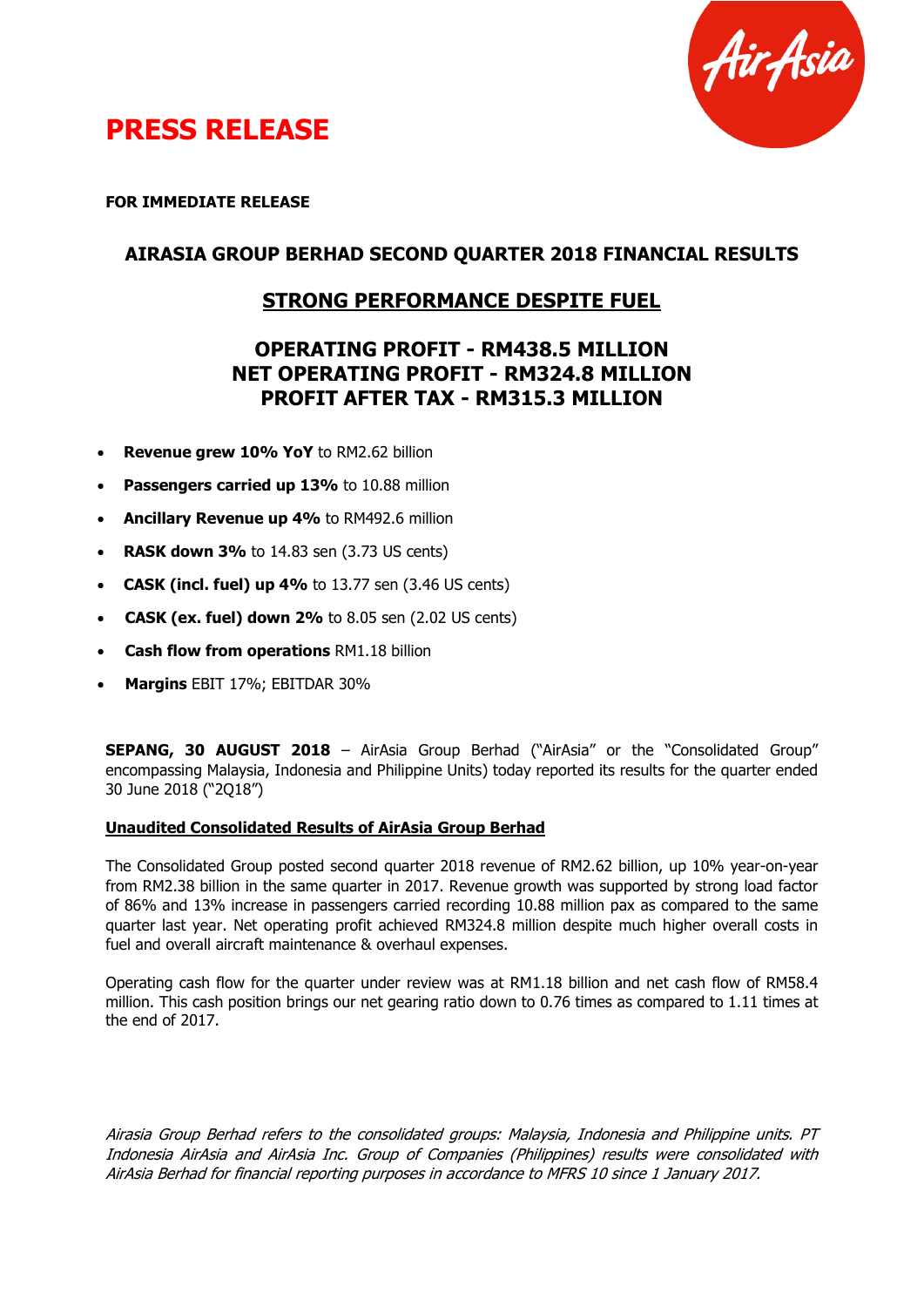



#### **Revenue and Financial Performance**

Revenue per Available Seat Kilometre ("RASK") for the consolidated units of Malaysia, Indonesia and Philippines recorded at 14.83 sen in 2Q2018, marginally lower by 3% from 15.35 sen as planned due to a 12% increase in ASK. Average fare per passenger and load carried marginally reduced by 3% to RM172 and 86% respectively, which was in line with the Consolidated Group's expectations due to rapid ASK addition.

Despite 12% ASK added, ancillary revenue grew 4% to RM492.6 million for the Consolidated Group.

AirAsia Thailand posted 2Q2018 revenue of THB9.06 billion, up 9% from THB8.35 billion in the same quarter last year, on the back of 14% increase ASK and 13% increase in passengers carried. The associate company of the group reported a slight decrease in average fare of 5% to THB1,402 year-onyear as a result of competition as well as the low travel season. Seat load factor was recorded at 85%. Net operating loss was reported at THB653.9 million which led to a net loss after tax of THB567.5 million, resulted from higher fuel costs in relation to the rising global oil prices. Total ancillary income grew 13% to THB1.63 billion year-on-year from the implementation of dynamic pricing and value pack promotion.

AirAsia India recorded an 86% increase in revenue to INR6.50 billion in 2Q2018 from INR3.49 billion in the same quarter last year. India has reported a net operating loss of INR515.9 million due to the added ASK to fulfill domestic demands as well as in accordance with our planned target to start flying Indian passengers internationally. Despite the 80% ASK added, RASK grew by 3% to INR304 and fares were up by 1% to INR3,260 as compared to the same period in 2017.

#### **Cost Performance**

For the Consolidated Group, overall costs was slightly higher largely due to the impact of higher fuel prices as well as an addition of 22 aircraft on operating lease as compared to last year this time. The group's airline-related costs was well contained as a result of higher aircraft utilisation, active management on route rationalisation despite higher fuel, operating costs, maintenance & overhaul expenses. Cost per Available Seat Kilometre ("CASK") including fuel increased slightly by 4% year-onyear to 13.77 sen in 2Q2018, contributed by higher maintenance & overhaul and 29% in average fuel price to US\$89/barrel jet kerosene as compared to last year this time at US\$69/barrel. CASK ex-fuel decreased by 2% year-on-year from 8.21 sen in 2Q2017 to 8.05 sen in 2Q2018 as a result of our cost efficient operations and partially contributed by 7.7% strengthening of the ringgit against the greenback from USD/MYR4.31 in 2Q2017 to USD/MYR3.98 in 2Q2018.

AirAsia Thailand reported a slight increase in CASK by 5% while CASK ex-fuel improved by 2% from 3.16 US cents in 2Q2017 to 3.11 US cents in 2Q2018, largely due to the increase in aircraft utilisation per day from 11.3 hours to 11.8 hours and the strengthening of the Thai Baht against USD by 5.8% year-on-year.

AirAsia India also reported a slight increase in CASK by 4% due to higher user charges & other related expenses, whilst CASK ex-fuel vastly improved by 10% from 2.86 US cents the same quarter last year to 2.57 US cents this quarter.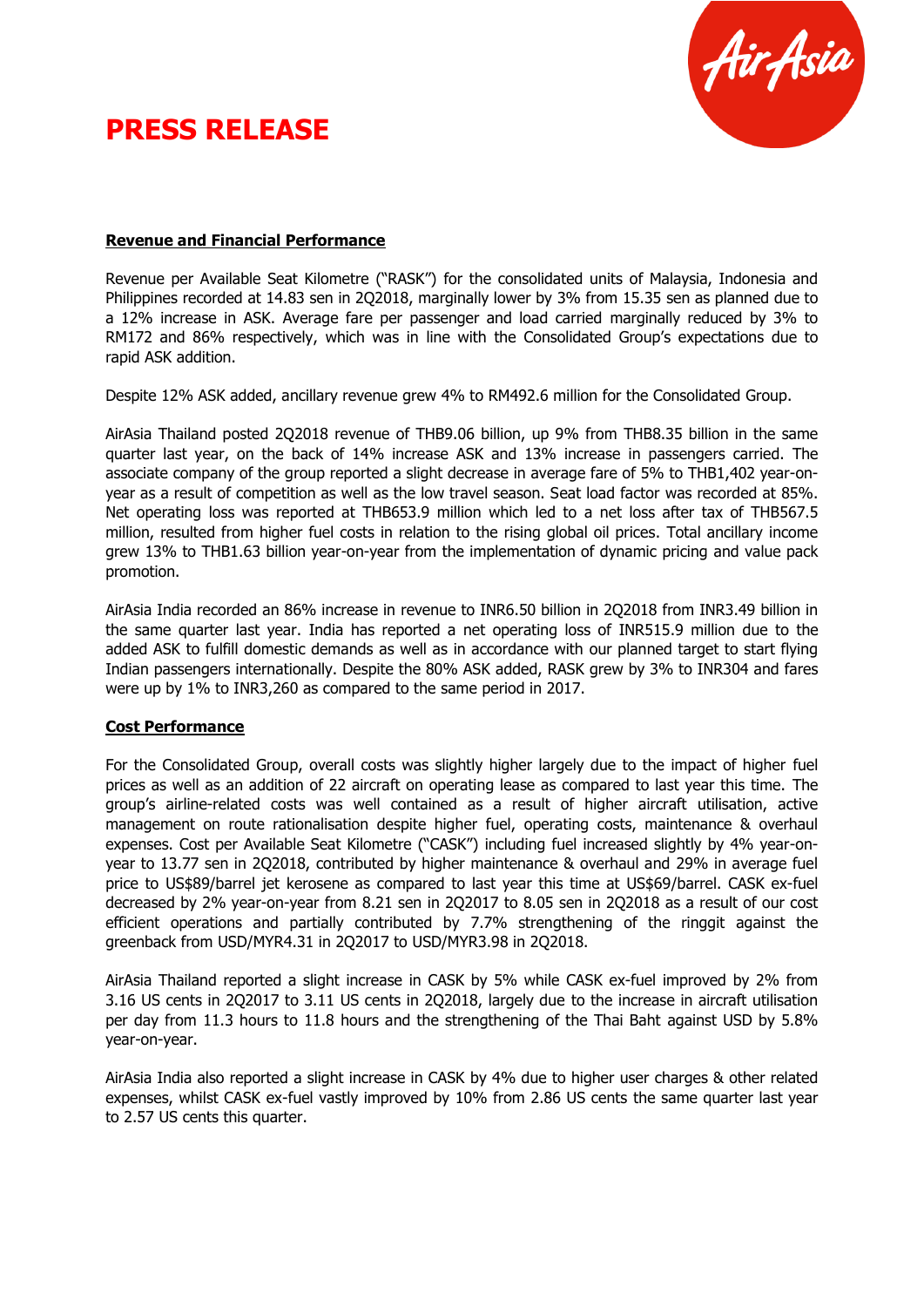



### **On the financial results for 2Q2018, AirAsia Group Berhad Group CEO Tony Fernandes said:**

"In general, second quarter is a less travelled period, hence a slower season for air travels. There was also pressures on fare prices leading up to the 14<sup>th</sup> General Elections in May 2018. On top of that, our Indonesia operations has been affected by the volcanic activities since 4Q2017 and the recent eruption by Mount Agung in the second quarter this year. As a whole, our operating profits were largely impacted by the rising global fuel prices and hence overall fuel related costs have gone up. Despite all adversities and circumstances, our financial performance was commendable, recording 125% up in net profits to RM315.3 million."

"Malaysia and Philippines both recorded healthy net operating profits of RM205 million and PHP51 million respectively despite higher fuel related costs. Indonesia & Thailand on the other hand, did not perform as well, recording net operating losses of IDR186million and THB654million as a result of fare pressure from competition in their respective markets. The digital businesses under RedBeat Ventures have yet to be profitable at this juncture, as this is just the start of AirAsia's digital transformation."

"Taking into account all factors and a less favourable operating environment, AirAsia still managed to produce a set of strong financial results this quarter, recording a 10% increase in revenue to RM2.63 billion. We added 18 aircraft and an ASK of 12% for our Consolidated Group in order to serve the Asean air travel demand in 2Q2018 as compared to 2Q2017. From our load carried this quarter, most of the added seats were sold as we grew our passenger traffic by 13% for the Consolidated Group year-on-year to 10.88 million pax. Across the whole group, we added 31 aircraft as compared to last year this time."

"Overall CASK was well maintained group wide for all short-haul AOCs with the increase in aircraft utilisation from 12.7 hours to 13 hours a day year-on-year, despite the 29% increase in average fuel price."

"As for ancillary revenue, the three consolidated units grew by 4% to RM492.6 million. We are moving away from reporting ancillary per pax to focus on total ancillary revenue going forward as we have several businesses such as our Red Logistics which encompasses our cargo and courier businesses which do not fall under passengers' ancillary but contributes revenue and profits to the airline group. Similarly for our new e-Commerce business, Ourshop which sells duty free products right now will eventually also be selling online products to anyone even if you are not a passenger on our flight."

#### **On the Group's outlook, AirAsia Group CEO Tony Fernandes said:**

"Going into the third quarter of 2018, our group load is seen to hold steady despite the added seats. Many airlines have reported net operating losses for the 1H2018 due to higher fuel prices. The higher fuel cost is an inevitable crisis for everyone as long as there is a need for fuel consumption. We will continue to remain cost discipline in all areas in order to maintain healthy profit margins. For the full year, we are looking at a group load factor of 85%. We will emphasize our One AirAsia initiatives to further reduce costs by 5% in workforce reduction for non-airline operating divisions, while improving the overall operational efficiencies and actively monitor each route's profitability. We are almost reaching 14-hours a day on our daily aircraft utilisation by all AOCs as one of our effecting cost saving measures. We want to further improve the turnaround time and overall performance by each affiliate. AirAsia India's performance has been very promising, and we target to breakeven by FY2019."

"As for fuel, we adhere to our policy by actively hedging according to our forward bookings. Our ancillary and data initiatives, will be revenue enhancing while off-setting higher fuel prices in time to come. Our fare price will be adjusted according to the fuel price movements, and we foresee fuel to be ranged bound in the long run as global demand and supply rationalises."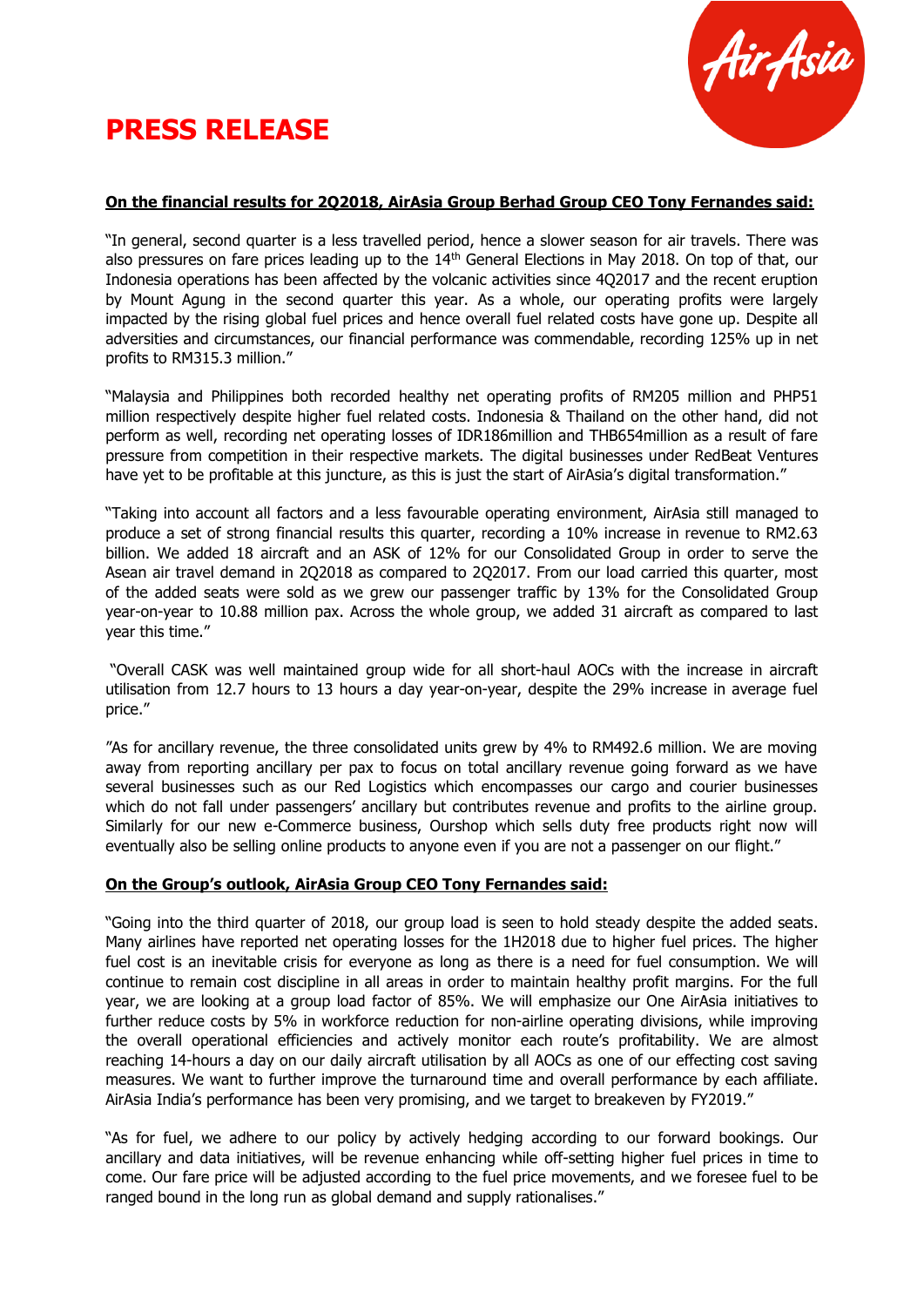



"On way to improve ancillary revenue, we have launched Dolly ePOS in July 2018 for all international sectors from Malaysia. This hand held device will be provided to all cabin crew by the end of 2018 for all AOCs in order to capture all transactions on board. This device has enabled us to collect data on passengers' purchasing behaviour. With these data, we are able to target sell preferred F&B, merchandise and duty free items at a very enticing price to our passengers. We foresee an increase in traction in ancillary revenue from this project by the end of next year. Another ancillary initiative will be implemented with Levarti's distribution and control system for airports (Levarti MAX Airport), to allow ancillary products to be sold at check in counters and at boarding gates to further drive ancillary uptake."

"On digital partnerships, we have signed a 5-year partnership with California-based Palantir Technologies on 9 August 2018 to carry out projects on AirAsia's platform for all businesses cutting across guest experience, in-flight sales, route revenue, finance, flight operations, cargo and overall increasing the commercial aspects of our airline business. We are committed to putting our passengers first. This partnership will help us build "customer-obsessed" data-backed models, provide visibility and improve efficiency across our operations, even for procurement and better inventory management."

"On digital businesses, we are glad to announce that the incorporation of RedBeat Ventures Sdn Bhd (RBV) was approved by the board of directors today. There will be three main verticals under this data rich division namely logistics, eCommerce and fintech which will transform AirAsia into an Asean digital and lifestyle airline. RBV will be a very valuable asset in the future when it starts generating cash flow."

"In terms of airports, we are pleased that the government is supportive of our growth plans and the battle is over. We are in the midst of getting a dedicated low-cost terminal in Penang by 2022, which will drive cost lower. AirAsia already occupies 50% of the capacity at Penang International Airport. We would like to turn Penang into a key northern transit hub connecting directly from South-East Asia to this state. In the space of Internet of Things (IoT), our key motivation for automation is to further reduce costs from all angles. One of our key airport initiative is to roll out F.A.C.E.S for Avalon and Kuching airports to enhance our passengers' boarding experience. This service has already been rolled out at Senai airport in Johor Bahru earlier this year. These automation efforts have enabled us to reduce staff costs while improving airport efficiencies. In the near future, all our passengers will be able to board with their faces, eliminating the hassle of showing their passports to board our flights."

"On returning value to our shareholders, we have paid an interim single-tier dividend on 13 July 2018 worth RM0.12 per share on 3,341,974,080 ordinary shares of RM0.10 for the financial year ending 31 December 2018. We have also received USD501 million for the aircraft leasing deal under Asia Aviation Capital Limited (AAC). We are also pleased to announce that we have concluded the remaining 25% sale of AAE Travel Ptd Ltd (Expedia) for USD60 million on 14 August 2018. The total gain on sale for the 50% stake in Expedia was USD131 million. This is yet another example of us creating valuable assets and monetising them at more than 10 times on our initial capital invested. We continue to create valuable assets and monetise our investments in our non-core businesses as and when a good offer is placed before us. We will announce a special dividend when the transaction on AAC concludes in 4Q2018."

\*\*END\*\*